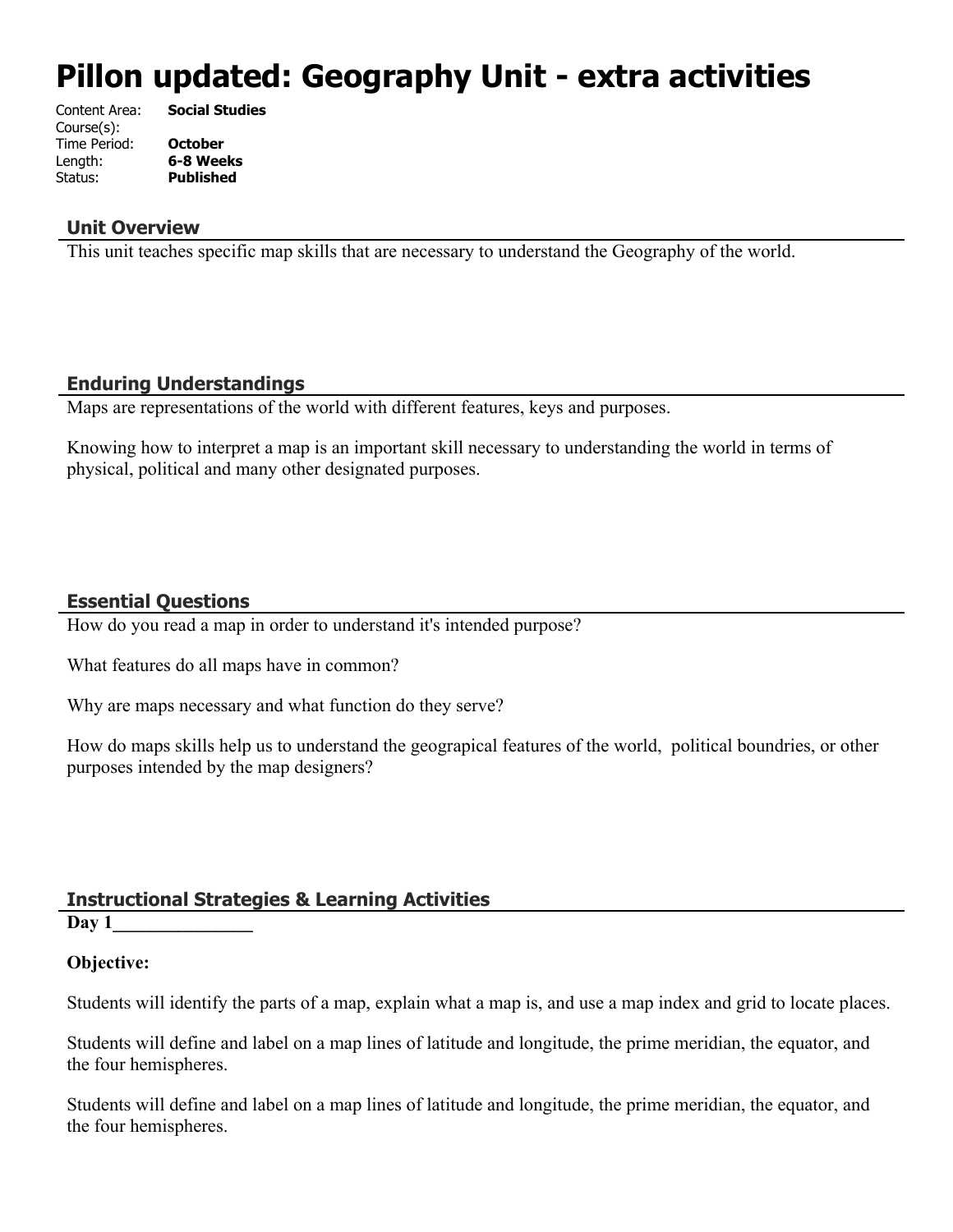# **Materials:**

Textbook, Booklets

#### **Assessment:**

Answers and discussion

 **Day 2 \_\_\_\_\_\_\_\_\_\_\_\_\_\_\_\_\_\_\_\_**

## **Objective:**

Students will practice plotting points on a map by using lines of latitude and longitude.

#### **Materials:**

Map scan or from smartexchange

Student copy of map – the interactive map from Social Studies Alive

"Hurricane Hunt"

"Hurricane Hunt" scan

#### **Assessment:**

-discussion

-student maps

#### **Day 3\_\_\_\_\_\_\_\_\_\_\_\_\_\_\_\_**

# **Objective:**

Students will practice locating places on a map by playing latitude and longitude

bingo.

# **Materials:**

Bingo boards

Student maps

Chips

Location cards

"Lat/Long" handout

#### **Assessment:**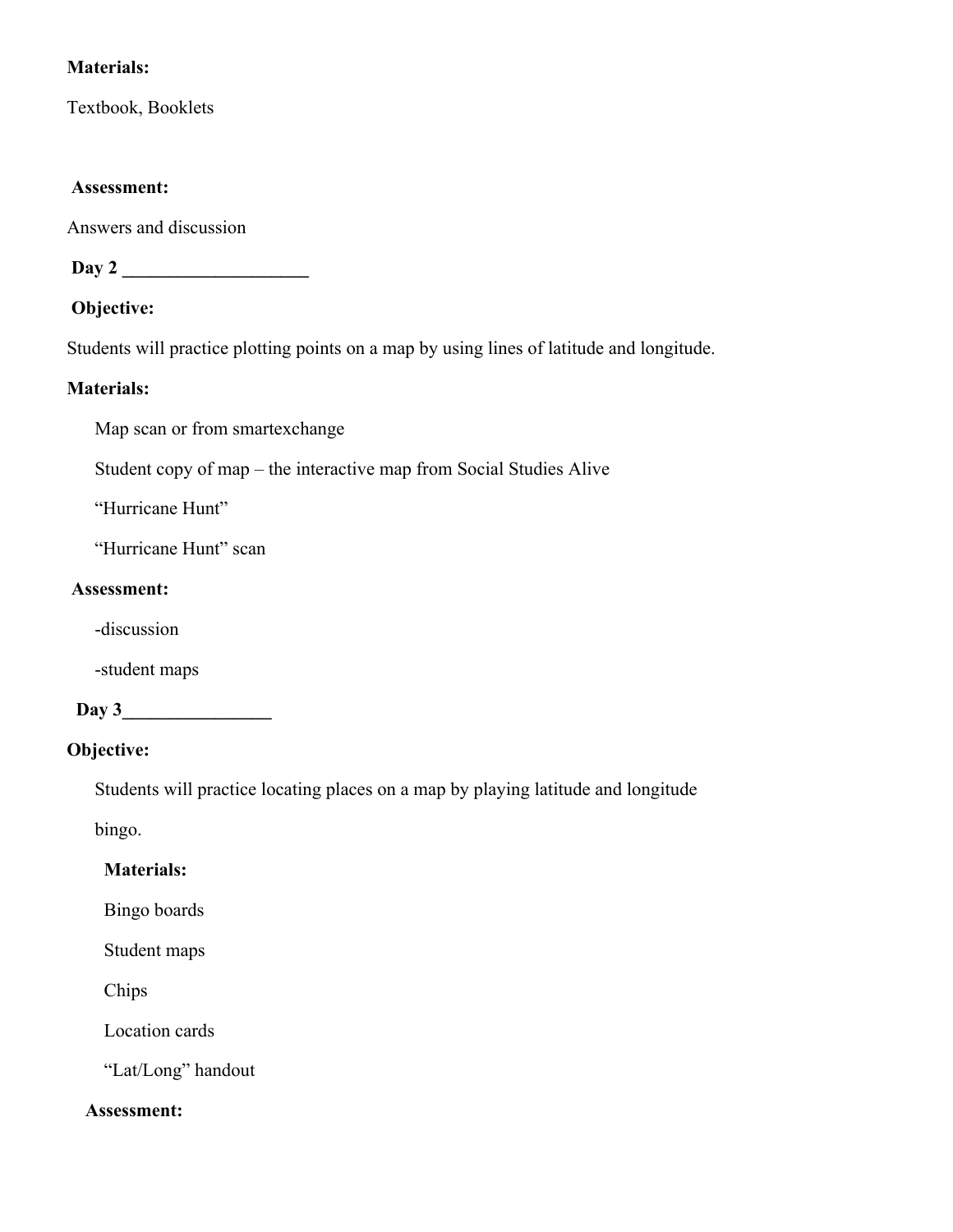Bingo

 $\mathbf{Day}$  4

# **Objective:**

Students will review for an upcoming quiz.

## **Materials:**

Message in a Bottle game board Longitude and Latitude cards 20 castaway markers (pennies, bingo chips)

Review Packet

#### **Assessment:**

Completion of game

Review Packet

| ັ<br>$\mathbf{v}$ . $\mathbf{v}$ |
|----------------------------------|
|----------------------------------|

## **Objective:**

Students will demonstrate their knowledge of latitude/longitude and the four hemispheres of the earth by taking a quiz.

## **Materials:**

**Quiz** 

#### **Assessment:**

-Results of quiz

-Review packets

 **Day 6\_\_\_\_\_\_\_\_\_\_\_\_\_\_\_\_\_\_\_\_**

# **Objective:**

Students will use a political map of the United States to identify state capitals and abbreviations.

# **Materials:**

-Red, White, and Blue Game Board

-Red and Blue Crayons

-State Capital Cards

#### **Assessment:**

-completion of board game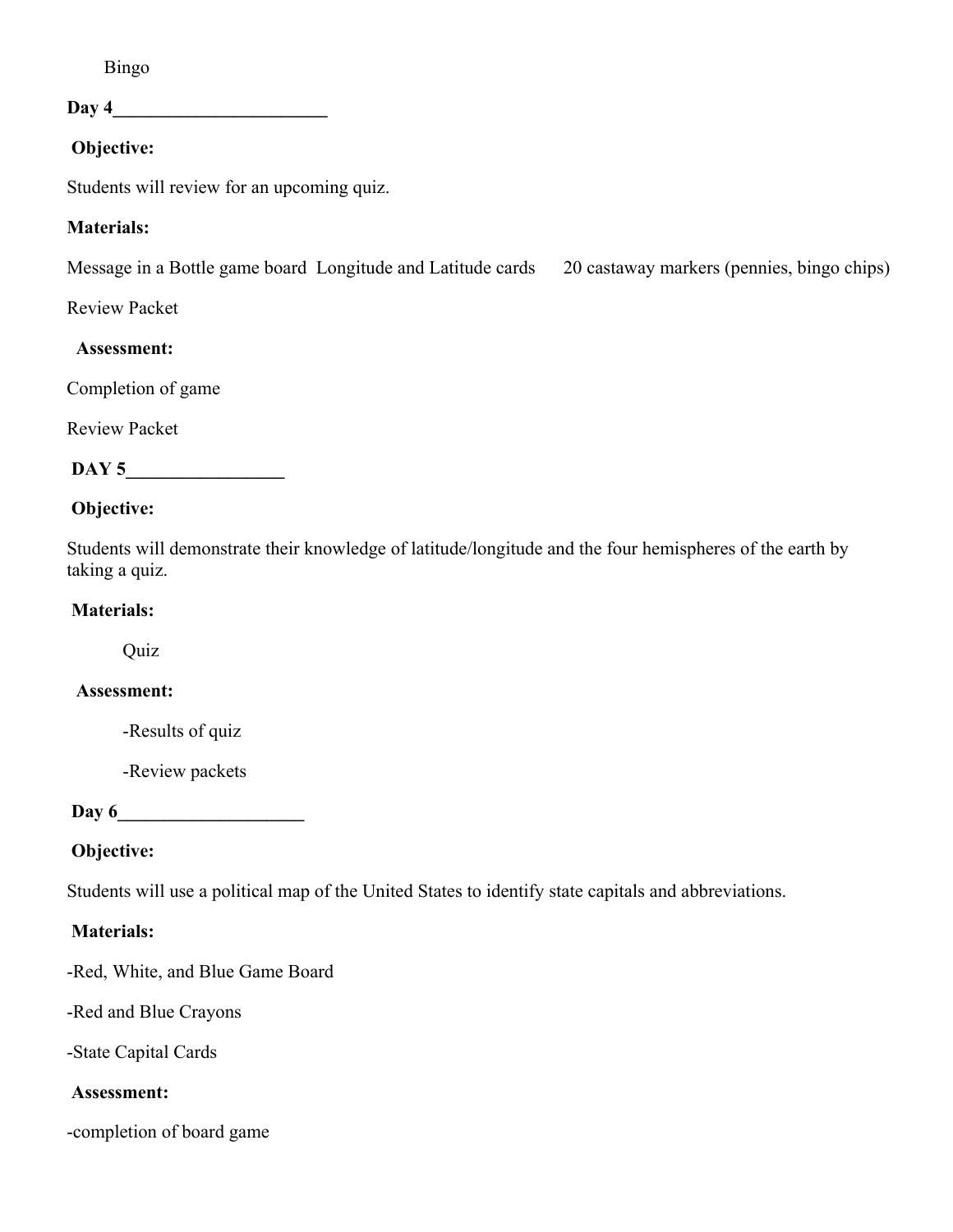# **DAY 7\_\_\_\_\_\_\_\_\_\_\_\_\_\_\_\_\_**

#### **Objective**:

Students will be able to locate and identify the seven continents and the five oceans of the world.

#### **Materials:**

Textbooks

"World Continents and Oceans" handout

"The Whole Wide World" handout

#### **Assessment:**

-Student responses

-Completion of map

#### DAY 8

#### **Objective:**

Students will use a map or a globe to identify the continent in which given places are located.

#### **Materials:**

Maps

Globes

Scavenger Hunt

#### **Assessment:**

-Completed Scavenger Hunt

-Class discussion/visual of locations

 **Day 9\_\_\_\_\_\_\_\_\_\_\_\_\_\_\_\_\_\_**

# **Objective:**

Students will how to read and interpret different types of maps.

# **Materials:**

"How-to" Map Packet

# **Assessment:**

-completion of maps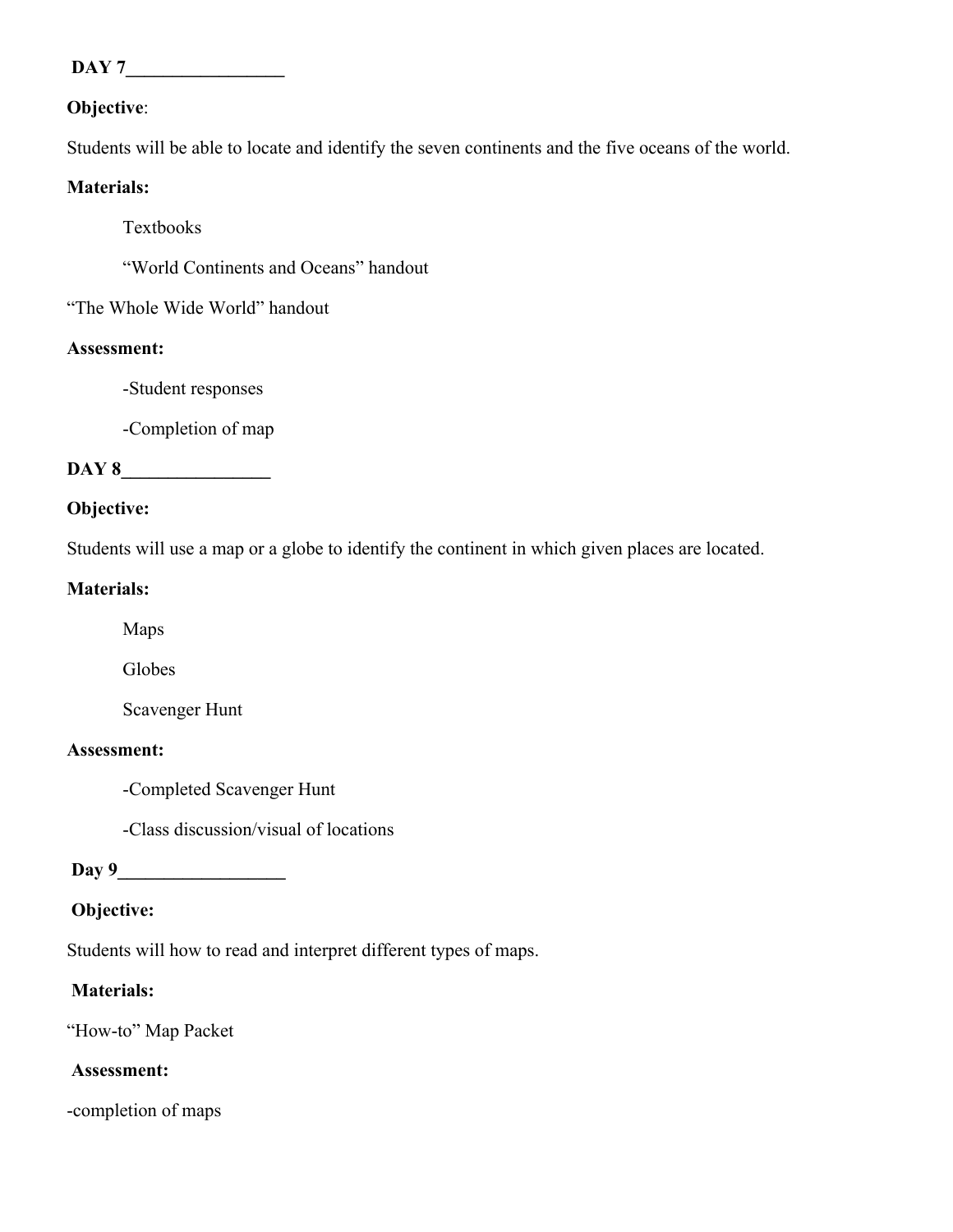**Day 10\_\_\_\_\_\_\_\_\_\_\_\_\_\_\_\_\_\_**

#### **Objective:**

Students will participate in learning centers to practice locating and identifying continents and oceans.

#### **Materials:**

"Continent Snap" cards

Countries and Continents flash cards and globe/map

Countries and Oceans "Go Fish" cards and map

"Create a World Map" directions and art supplies

Direction cards for each center

#### **Assessment:**

-observation

-reflections

**Day 11\_\_\_\_\_\_\_\_\_\_\_\_\_\_\_\_\_\_\_\_**

#### **Objective:**

Students will demonstrate their knowledge of the seven continents and five oceans and latitude and longitude by taking a test.

#### **Materials:**

Test

#### **Assessment:**

-test results

# **Integration of Career Readiness, Life Literacies and Key Skills**

Students collaberate with peers and use technology for latitude and longitude.

| TECH.9.4.5.DC.4      | Model safe, legal, and ethical behavior when using online or offline technology (e.g.,<br>$8.1.5.NI.2$ ).                                                             |
|----------------------|-----------------------------------------------------------------------------------------------------------------------------------------------------------------------|
| TECH.9.4.5.CT.4      | Apply critical thinking and problem-solving strategies to different types of problems such<br>as personal, academic, community and global (e.g., 6.1.5. Civics CM.3). |
| <b>TECH.9.4.5.CT</b> | Critical Thinking and Problem-solving                                                                                                                                 |
| TECH.9.4.5.CT.1      | Identify and gather relevant data that will aid in the problem-solving process (e.g.,                                                                                 |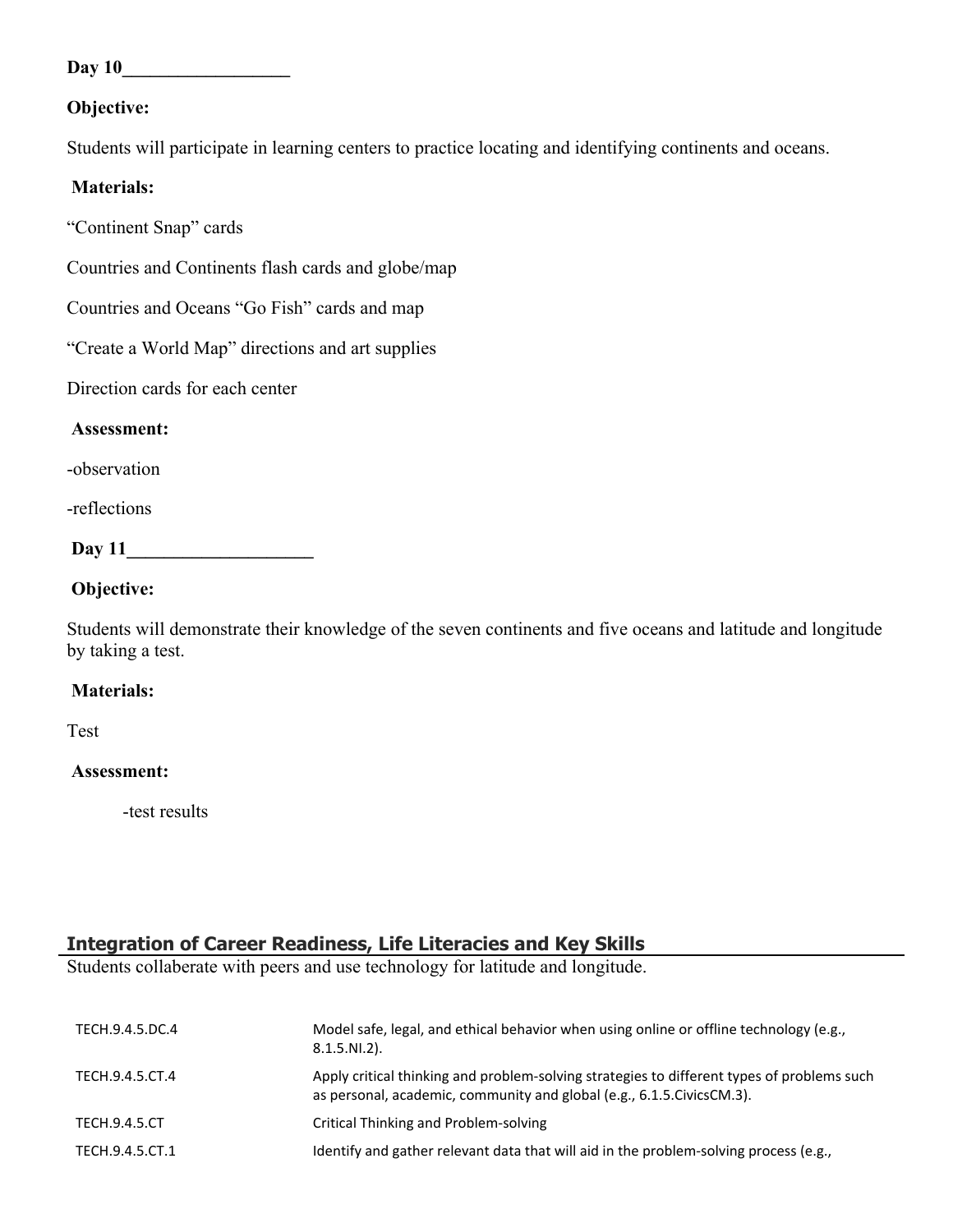|                 | 2.1.5.EH.4, 4-ESS3-1, 6.3.5.CivicsPD.2).                                                                                                                                 |
|-----------------|--------------------------------------------------------------------------------------------------------------------------------------------------------------------------|
| WRK.9.2.5.CAP.1 | Evaluate personal likes and dislikes and identify careers that might be suited to personal<br>likes.                                                                     |
| TECH.9.4.5.CL3  | Participate in a brainstorming session with individuals with diverse perspectives to expand<br>one's thinking about a topic of curiosity (e.g., 8.2.5.ED.2, 1.5.5.CR1a). |
| WRK.9.2.5.CAP.2 | Identify how you might like to earn an income.                                                                                                                           |
| WRK.9.2.5.CAP.3 | Identify qualifications needed to pursue traditional and non-traditional careers and<br>occupations.                                                                     |

# **Technology and Design Integration**

Students use technology to locate points on a map.

| CS.3-5.8.2.5.ED.4 | Explain factors that influence the development and function of products and systems (e.g.,<br>resources, criteria, desired features, constraints).                                   |
|-------------------|--------------------------------------------------------------------------------------------------------------------------------------------------------------------------------------|
| CS.3-5.8.2.5.ED.2 | Collaborate with peers to collect information, brainstorm to solve a problem, and evaluate<br>all possible solutions to provide the best results with supporting sketches or models. |
| CS.3-5.8.1.5.CS.3 | Identify potential solutions for simple hardware and software problems using common<br>troubleshooting strategies.                                                                   |

## **Interdisciplinary Connections**

Students need to use their language arts skills to communicate effectively.

| CCSS.Math.Content.5.MD.A      | Convert like measurement units within a given measurement system.                                                                                                                                                          |
|-------------------------------|----------------------------------------------------------------------------------------------------------------------------------------------------------------------------------------------------------------------------|
| TECH.8.1.5                    | Educational Technology: All students will use digital tools to access, manage, evaluate, and<br>synthesize information in order to solve problems individually and collaborate and to<br>create and communicate knowledge. |
| <b>TECH.8.1.5.E</b>           | Research and Information Fluency: Students apply digital tools to gather, evaluate, and<br>use information.                                                                                                                |
| LA.5.CCSS.ELA-Literacy.W.5.2  | Write informative/explanatory texts to examine a topic and convey ideas and information<br>clearly.                                                                                                                        |
| LA.5.CCSS.ELA-Literacy.SL.5.1 | Engage effectively in a range of collaborative discussions (one-on-one, in groups, and<br>teacher-led) with diverse partners on grade 5 topics and texts, building on others' ideas<br>and expressing their own clearly.   |
| LA.5.CCSS.ELA-Literacy.RI.5.4 | Determine the meaning of general academic and domain-specific words and phrases in a<br>text relevant to a grade 5 topic or subject area.                                                                                  |

#### **Differentiation**

 $\bullet$ 

- o Understand that gifted students, just like all students, come to school to learn and be challenged.
- o Pre-assess your students. Find out their areas of strength as well as those areas you may need to address before students move on.
- o Consider grouping gifted students together for at least part of the school day.
- o Plan for differentiation. Consider pre-assessments, extension activities, and compacting the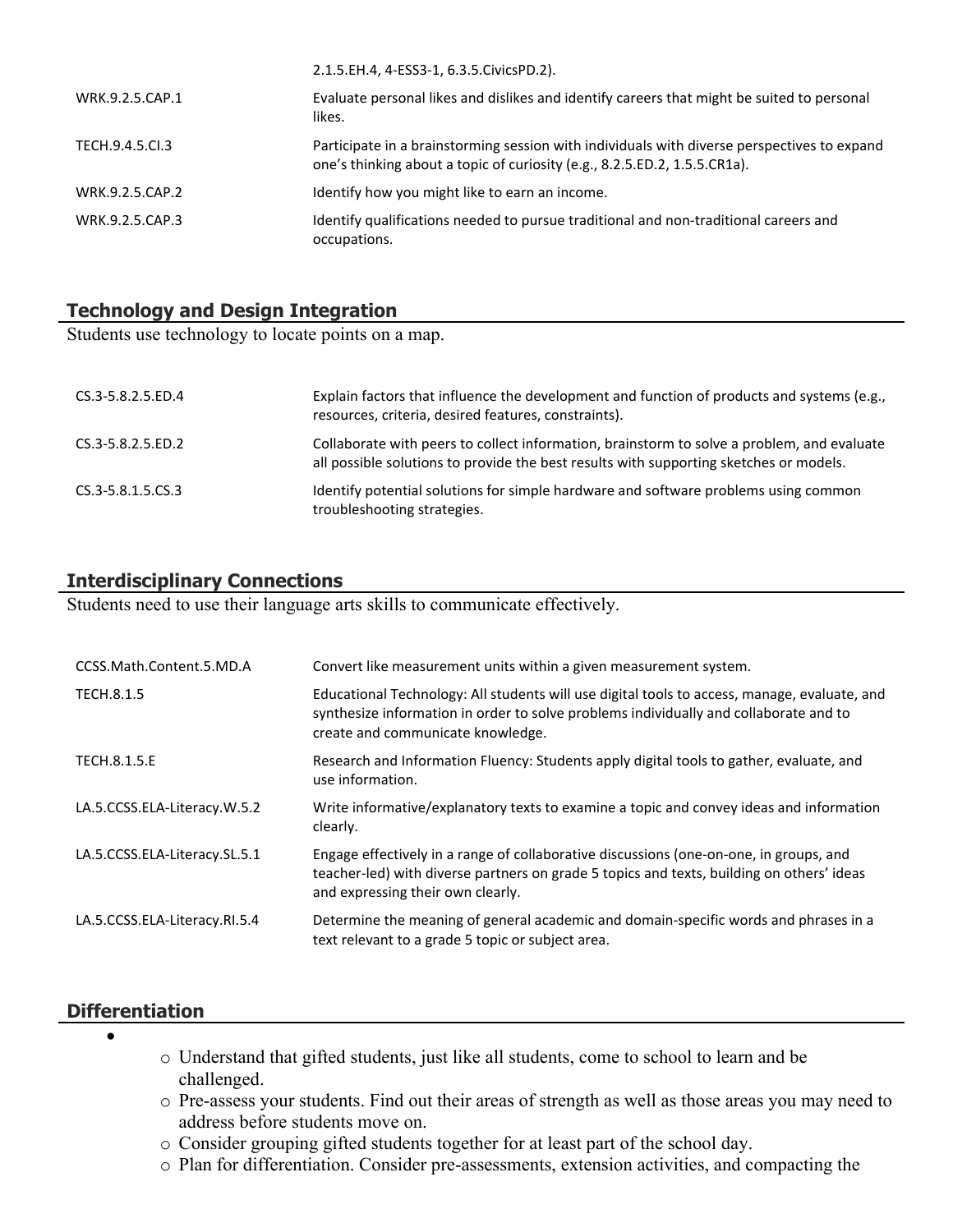curriculum.

- o Use phrases like "You've shown you don't need more practice" or "You need more practice" instead of words like "qualify" or "eligible" when referring to extension work.
- o Encourage high-ability students to take on challenges. Because they're often used to getting good grades, gifted students may be risk averse.

#### o **Definitions of Differentiation Components**:

- Content the specific information that is to be taught in the lesson/unit/course of instruction.
- Process how the student will acquire the content information.
- Product how the student will demonstrate understanding of the content.
- Learning Environment the environment where learning is taking place including physical location and/or student grouping

## **Differentiation occurring in this unit:**

Use of different resources to match the readiness levels of the students when working on the tasks listed in daily lessons.

Respond to students' needs for reteaching, reinforcing and extending learning.

Use of a variety of instructional strategies to engage students in learning.

Question prompts to promote student engagement.

Use discussion to promote collaboration among students

Integrate technology to offer varied learning experiences

Adjust instruction based on formative tasks/assessments

# **Modifications & Accommodations**

Refer to QSAC EXCEL SMALL SPED ACCOMMOCATIONS spreadsheet in this discipline.

# **Modifications and Accommodations used in this unit:**

In class support and scaffolding based on individual IEP's.

#### **Benchmark Assessments**

**Benchmark Assessments** are given periodically (e.g., at the end of every quarter or as frequently as once per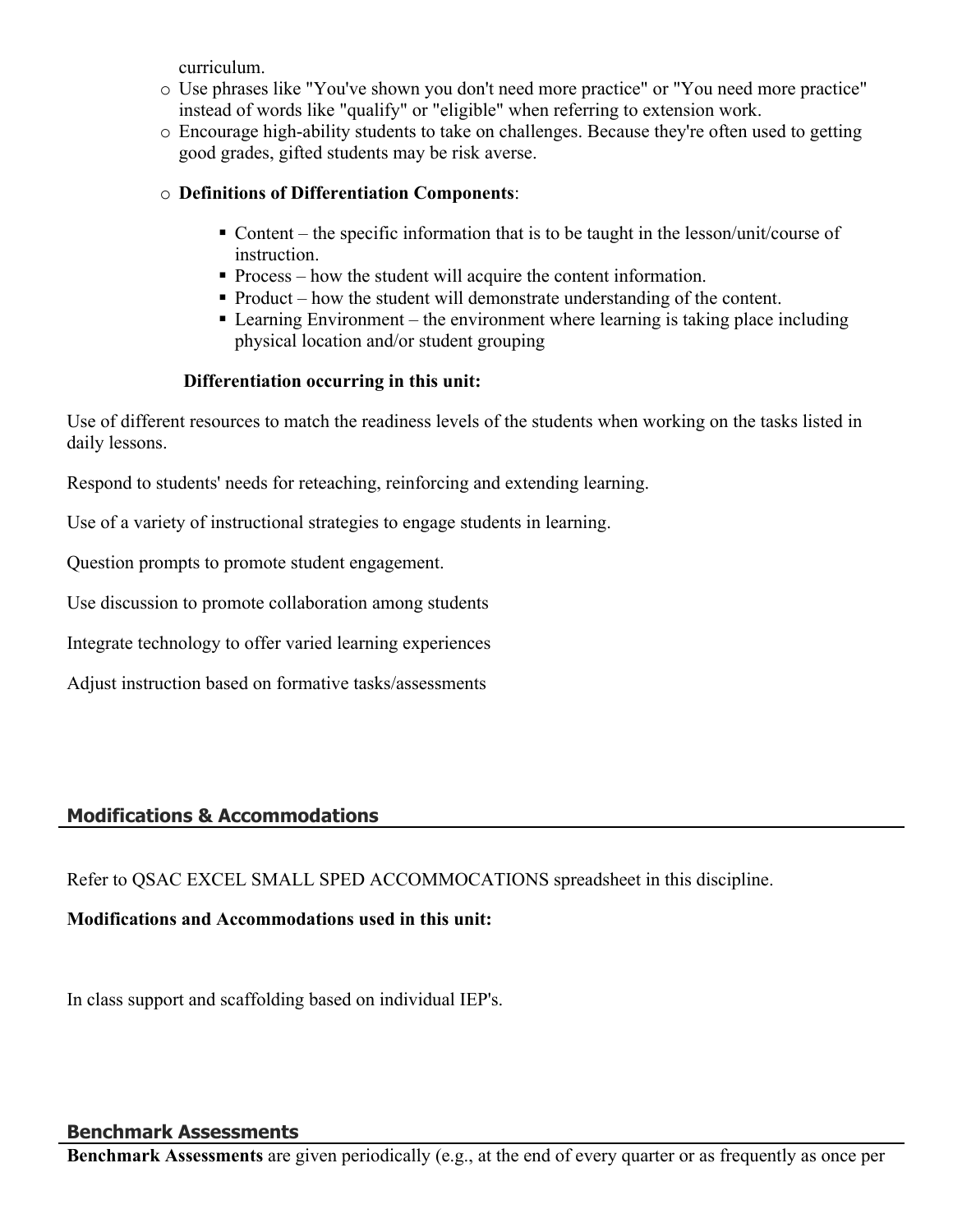month) throughout a school year to establish baseline achievement data and measure progress toward a standard or set of academic standards and goals.

#### **Schoolwide Benchmark assessments:**

Aimsweb benchmarks 3X a year

Linkit Benchmarks 3X a year

## **Additional Benchmarks used in this unit**

**Tests** 

# **Formative Assessments**

Assessment allows both instructor and student to monitor progress towards achieving learning objectives, and can be approached in a variety of ways. **Formative assessment** refers to tools that identify misconceptions, struggles, and learning gaps along the way and assess how to close those gaps. It includes effective tools for helping to shape learning, and can even bolster students' abilities to take ownership of their learning when they understand that the goal is to improve learning, not apply final marks (Trumbull and Lash, 2013). It can include students assessing themselves, peers, or even the instructor, through writing, quizzes, conversation, and more. In short, formative assessment occurs throughout a class or course, and seeks to improve student achievement of learning objectives through approaches that can support specific student needs (Theal and Franklin, 2010, p. 151).

# **Formative Assessments used in this unit:**

Task completion

Answers and discussions

Student Maps

Bingo

**Quizzes** 

# **Summative Assessments**

**Summative assessments** evaluate student learning, knowledge, proficiency, or success at the conclusion of an instructional period, like a unit, course, or program. Summative assessments are almost always formally graded and often heavily weighted (though they do not need to be). Summative assessment can be used to great effect in conjunction and alignment with formative assessment, and instructors can consider a variety of